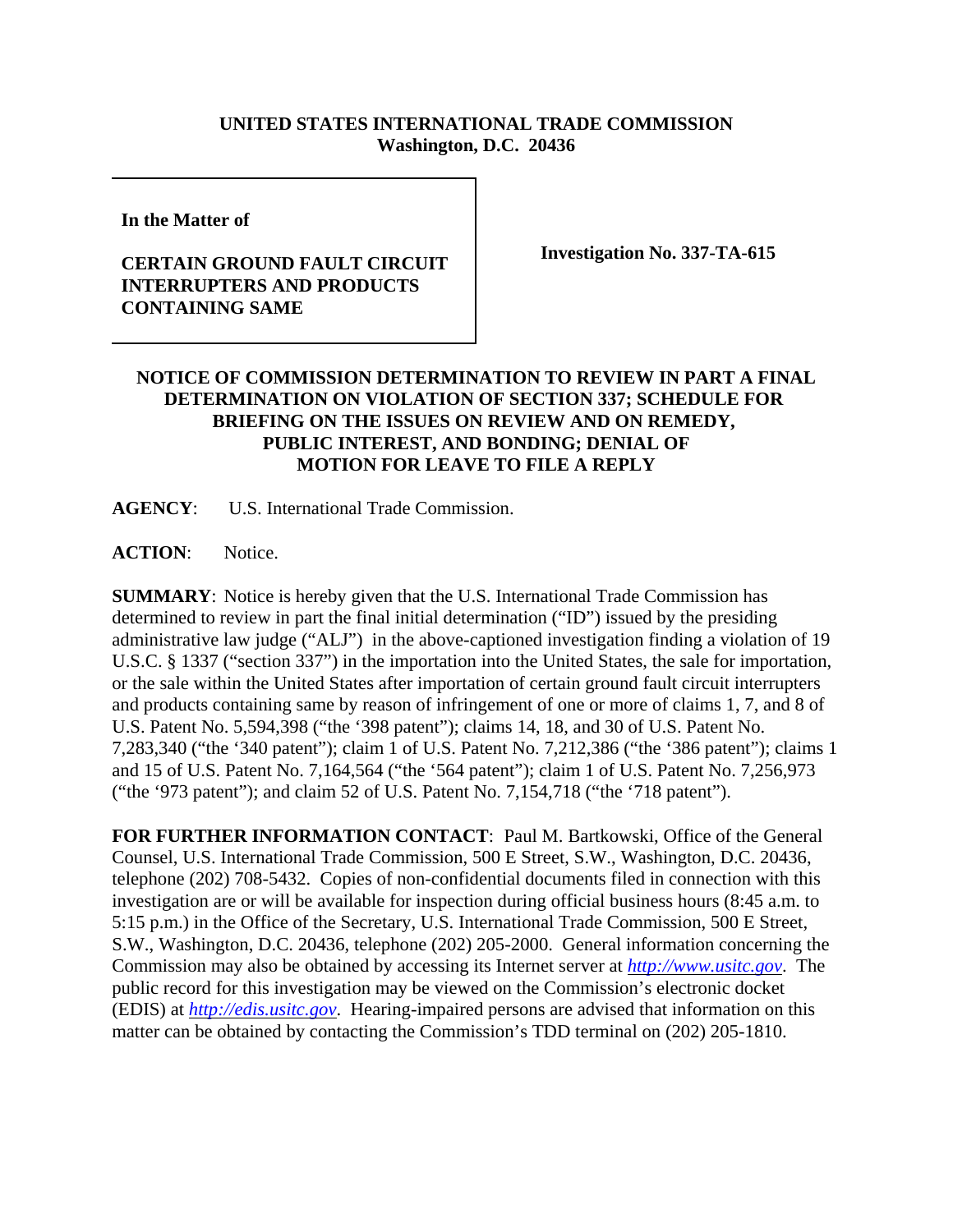**SUPPLEMENTARY INFORMATION**: This investigation was instituted on September 18, 2007, based on a complaint filed by Pass & Seymour, Inc. ("P&S") of Syracuse, New York. The complaint, as supplemented, alleged violations of section 337 of the Tariff Act of 1930 (19 U.S.C. § 1337) in the importation into the United States, the sale for importation, and the sale within the United States after importation of certain ground fault circuit interrupters and products containing the same by reason of infringement of certain claims of certain United States patents. The complaint named 15 respondents: General Protecht Group, Inc. ("GPG") of Zhejiang, China; General Protecht Group U.S., Inc. of Atlanta, Georgia; Shanghai ELE Manufacturing Corporation ("ELE") of Shanghai, China; Shanghai Meihao Electric, Inc. ("Meihao") of Shanghai, China; Wenzhou Trimone Company ("Trimone") of Zhejiang, China; Cheetah USA Corp. ("Cheetah") of Sandy, Utah; GX Electric ("GX") of Pompano Beach, Florida; Nicor Inc. ("Nicor") of Albuquerque, New Mexico; Orbit Industries, Inc. ("Orbit") of Los Angeles, California; The Designer's Edge ("TDE") of Bellevue, Washington; Universal Security Instruments, Inc. ("USI") of Owings Mills, Maryland; Colacino Electric Supply, Inc. ("Colacino") of Newark, New York; Ingram Products, Inc. ("Ingram") of Jacksonville, Florida; Lunar Industrial & Electrical, Inc. ("Lunar") of Miami, Florida; and Quality Distributing, LLC. ("Quality") of Hillsboro, Oregon.

After institution of the investigation, by separate initial determinations, each of which the Commission determined not to review, respondents Lunar, GX, Ingram, Quality, General Protecht Group U.S., Inc., and USI were terminated from the investigation; the '340 patent was added to the investigation; P&S's motion for summary determination that it satisfied the economic prong of the domestic industry requirement was granted with respect to all asserted patents; and the investigation was terminated with respect to all claims except claims 1, 7, and 8 of the '398 patent, claim 1 of the '386 patent, claims 14, 18, and 30 of the '340 patent, claims 1 and 15 of the '564 patent; claims 1, 2, 5, and 6 of the '973 patent; and claim 52 of the '718 patent.

On September 24, 2008, the ALJ issued his final ID, finding a violation with respect to each patent by each remaining respondent. Respondents ELE (in a joint brief with its respondent customers Cheetah, Colacino, Orbit, and Nicor), Meihao (in a joint brief with its respondent customer TDE), GPG, and Trimone each filed a petition for review of the ID. P&S and the Commission investigative attorney ("IA") each filed a response to the respondents' petitions for review. Meihao filed a motion for leave to file a reply to P&S's response, along with a proposed reply submission.

Having examined the record of this investigation, including the ALJ's final ID and the submissions of the parties, the Commission has determined to deny Meihao's motion for leave to file a reply, and has determined to review the final ID in part. Specifically, the Commission has determined to review (1) the ALJ's construction of "unitary, electrically conducting member carrying a pair of spaced electrical contacts" in the asserted claims of the '398 patent and related issues of infringement, domestic industry, and validity; (2) the ALJ's construction of "mounting means" in the asserted claims of the '398 patent and related issues of infringement, domestic industry, and validity; (3) the ALJ's construction of "latching means" in the '398 patent and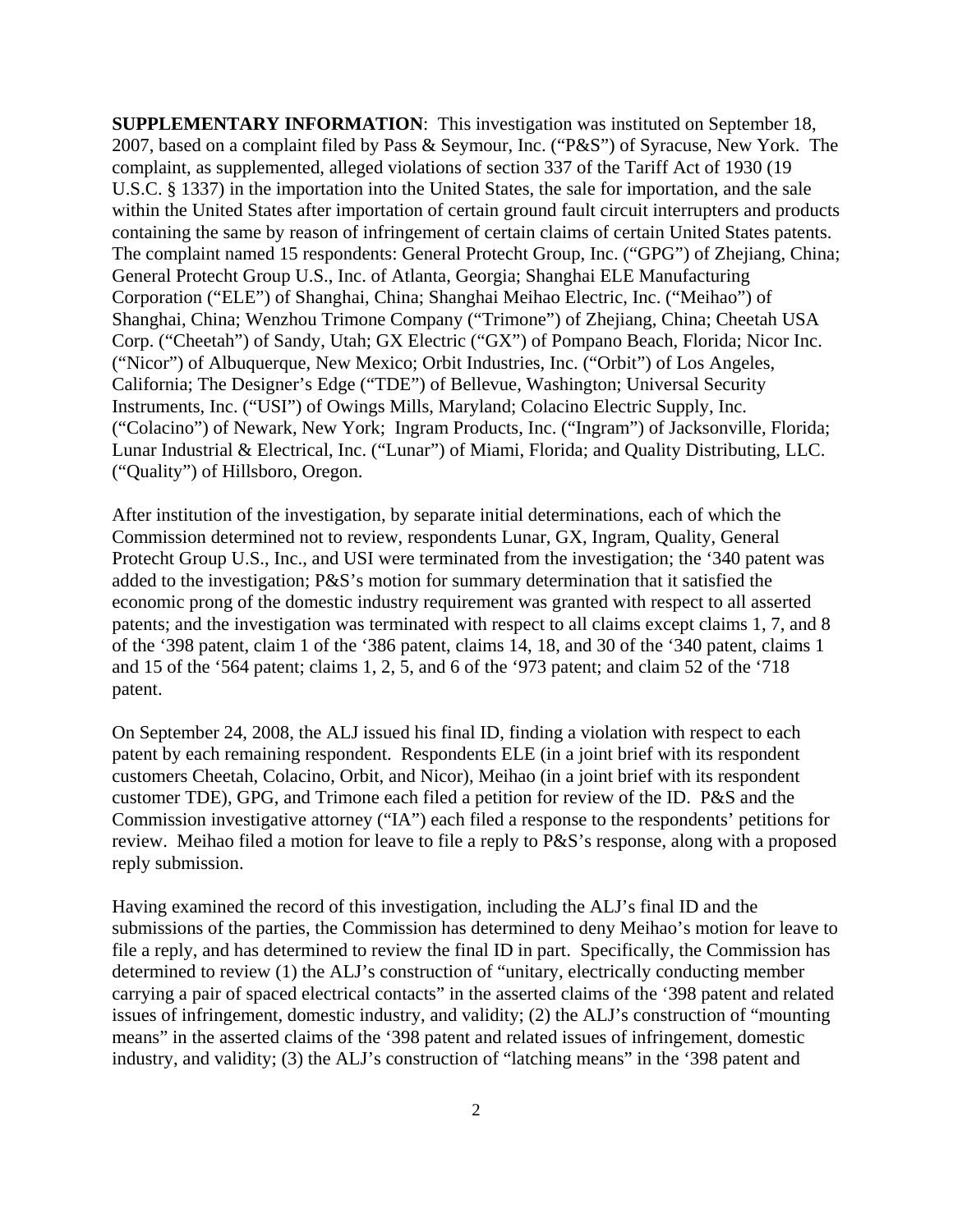related issues of infringement, domestic industry, and validity; (4) the ALJ's conclusion that the asserted claims of the '340 patent are not invalid; (5) the ALJ's construction of "an actuator assembly configured to provide an actuator signal in response to the fault detection or the wiring state detection signal" in claim 1 of the '386 patent and related issues of infringement, domestic industry, and validity; (6) the ALJ's construction of "the circuit interrupter being configured to disconnect the first conductive path from the second conductive path in response to the actuator signal in the reset state" in claim 1 of the '386 patent and related issues of infringement, domestic industry, and validity; (7) the ALJ's determination that claim 1 of the '386 patent is not invalid; (8) the ALJ's determination of infringement of claim 1 of the '973 patent regarding ELE's 2006 GFCIs; and (9) the ALJ's construction of "cantilever" in claim 52 of the '718 patent and related issues of infringement, domestic industry, and validity. The Commission requests briefing based on the evidentiary record on these topics. The Commission is particularly interested in responses to the following questions:

Regarding the '398 patent:

- (1) How would modifying the construction to more clearly provide meaning to the terms "unitary" and "carrying" affect the determinations of infringement, validity, and domestic industry, if at all?
- (2) Please specifically address the statement made in reference to the Doyle and Van Haaren patents in CX-9, PS-ITC 336699, referenced in P&S's response to the petitions for review, in your response to question (1).
- (3) Is "mounting" a required function of the claimed "mounting means"? If so, what structure from the '398 patent performs the function of "mounting"?
- (4) How would modifying the structure identified as corresponding to the "latching means" to include the "latch member" disclosed in the '398 patent affect the determinations of infringement, validity, and domestic industry?
- (5) Does the structure in Trimone's 2006 GFCIs accused of meeting the "mounting means" limitation permit movement to a "second position, wherein both of said pair of contacts are in spaced, circuit-breaking relation to said pair of terminals"?

Regarding the '340 patent:

- (1) Does the DiSalvo patent's statement that "[c]losing the reset contacts activates the operation of the circuit by, for example simulating a ground fault . . . " constitute a disclosure of "a predetermined signal not simulating a fault condition"? If so, are the asserted claims of the '340 patent obvious over the DiSalvo patent?
- (2) Does the Neiger patent's disclosure of a circuit that detects a miswire condition constitute a disclosure of "at least one detection circuit . . . configured to generate a predetermined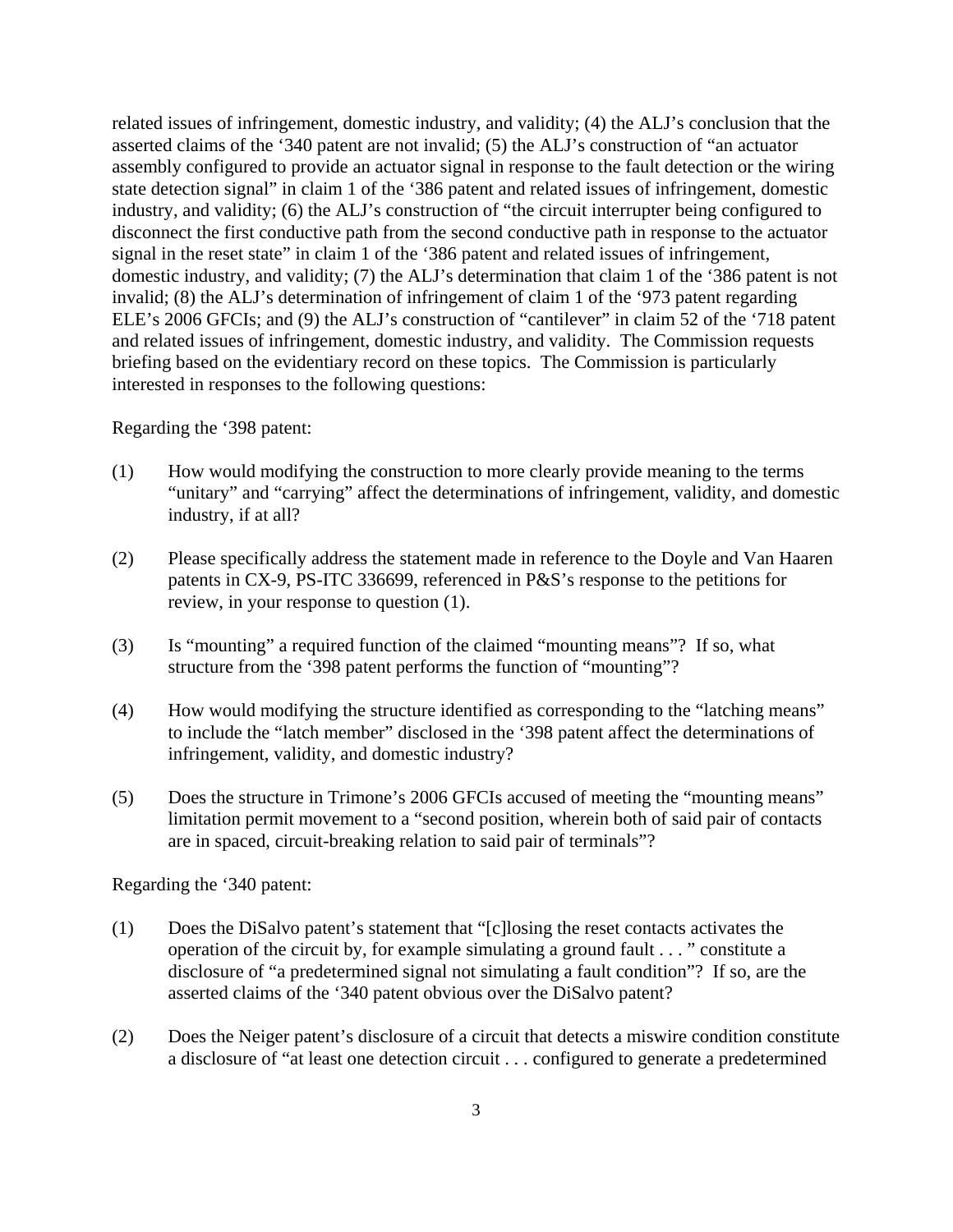signal in response to detecting a proper wiring condition," under the ALJ's construction of "detection"? If so, are the asserted claims of the '340 patent obvious over the Neiger patent?

(3) Please address any remaining arguments, that were previously raised, in favor of obviousness/nonobviousness of the asserted claims of the '340 patent that were not discussed in response to questions (1) and (2).

Regarding the '386 Patent:

- (1) What effect would a construction that recognizes that the "configured to disconnect" limitation requires the device to trip in response to an actuator signal—whether that actuator signal is generated in response to either a fault detection signal or a wiring state detection signal—in the reset state have on infringement, domestic industry, and validity? Please provide record evidence supporting your conclusions under such a construction.
- (2) Please provide specific limitations of claim 1 of the '386 patent that are not disclosed in the DiSalvo patent, and supporting evidentiary citations.

Regarding the '973 patent:

In what way is the "user-accessible housing feature" in ELE's device, that is, the hole, in communication with the switch element?

Regarding the '718 patent:

What effect would modifying the ALJ's construction of "cantilever" to adopt Meihao's proposed construction have on the determinations of infringement, validity, and domestic industry regarding the '718 patent?

Furthermore, in connection with the final disposition of this investigation, the Commission may (1) issue an order that could result in the exclusion of the subject articles from entry into the United States, and/or (2) issue one or more cease-and-desist orders that could result in the respondent being required to cease and desist from engaging in unfair acts in the importation and sale of such articles. Accordingly, the Commission is interested in receiving written submissions that address the form of remedy, if any, that should be ordered. If a party seeks exclusion of an article from entry into the United States for purposes other than entry for consumption, the party should so indicate and provide information establishing that activities involving other types of entry either are adversely affecting it or likely to do so. For background, *see In the Matter of Certain Devices for Connecting Computers via Telephone Lines*, Inv. No. 337-TA-360, USITC Pub. No. 2843 (December 1994) (Commission Opinion).

If the Commission contemplates some form of remedy, it must consider the effects of that remedy upon the public interest. The factors the Commission will consider include the effect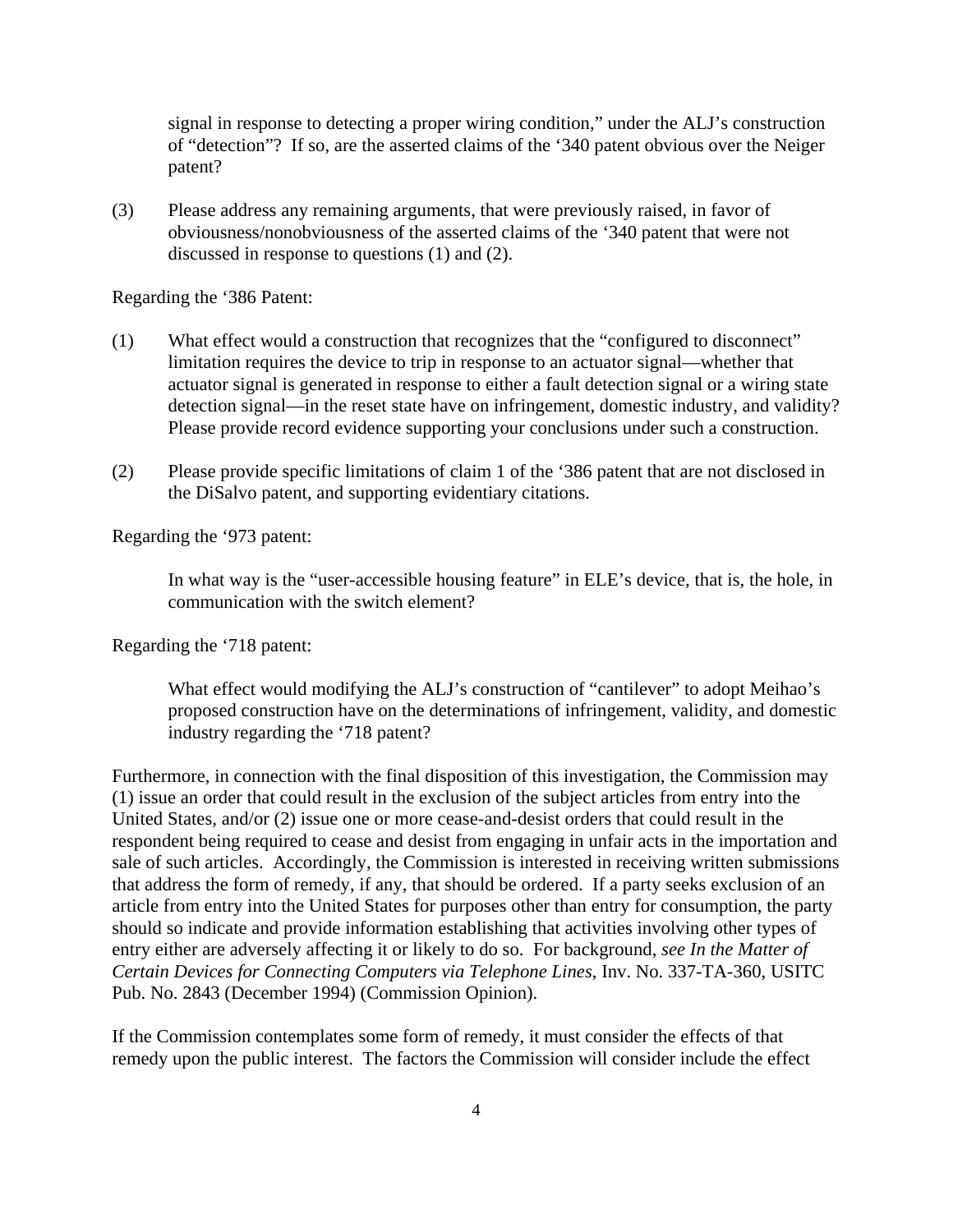that an exclusion order and/or cease-and-desist orders would have on (1) the public health and welfare, (2) competitive conditions in the U.S. economy, (3) U.S. production of articles that are like or directly competitive with those that are subject to investigation, and (4) U.S. consumers. The Commission is therefore interested in receiving written submissions that address the aforementioned public interest factors in the context of this investigation.

If the Commission orders some form of remedy, the U.S. Trade Representative, as delegated by the President, has 60 days to approve or disapprove the Commission's action. *See* Presidential Memorandum of July 21, 2005, 70 *Fed. Reg.* 43251 (July 26, 2005). During this period, the subject articles would be entitled to enter the United States under bond, in an amount determined by the Commission and prescribed by the Secretary of the Treasury. The Commission is therefore interested in receiving submissions concerning the amount of the bond that should be imposed if a remedy is ordered.

**WRITTEN SUBMISSIONS**: The parties to the investigation are requested to file written submissions on the issues under review. The submissions should be concise and thoroughly referenced to the record in this investigation, including references to exhibits and testimony. Additionally, parties to the investigation, interested government agencies, and any other interested parties are encouraged to file written submissions on the issues of remedy, the public interest, and bonding. Such submissions should address the recommended determination by the ALJ on remedy and bonding. Further, regarding the potential issuance of a general exclusion order, the Commission requests briefing specific to whether the statutory criteria set forth in section 337(d)(2) are met in this investigation. Complainants and the Commission investigative attorney are also requested to submit proposed remedial orders for the Commission's consideration. Complainants are also requested to state the dates that the patents expire and the HTSUS numbers under which the accused products are imported. The written submissions and proposed remedial orders must be filed no later than close of business on December 22, 2008. Reply submissions must be filed no later than the close of business on December 31, 2008. No further submissions on these issues will be permitted unless otherwise ordered by the Commission.

Persons filing written submissions must file the original document and 12 true copies thereof on or before the deadlines stated above with the Office of the Secretary. Any person desiring to submit a document to the Commission in confidence must request confidential treatment unless the information has already been granted such treatment during the proceedings. All such requests should be directed to the Secretary of the Commission and must include a full statement of the reasons why the Commission should grant such treatment. *See* 19 C.F.R. § 201.6. Documents for which confidential treatment by the Commission is sought will be treated accordingly. All nonconfidential written submissions will be available for public inspection at the Office of the Secretary.